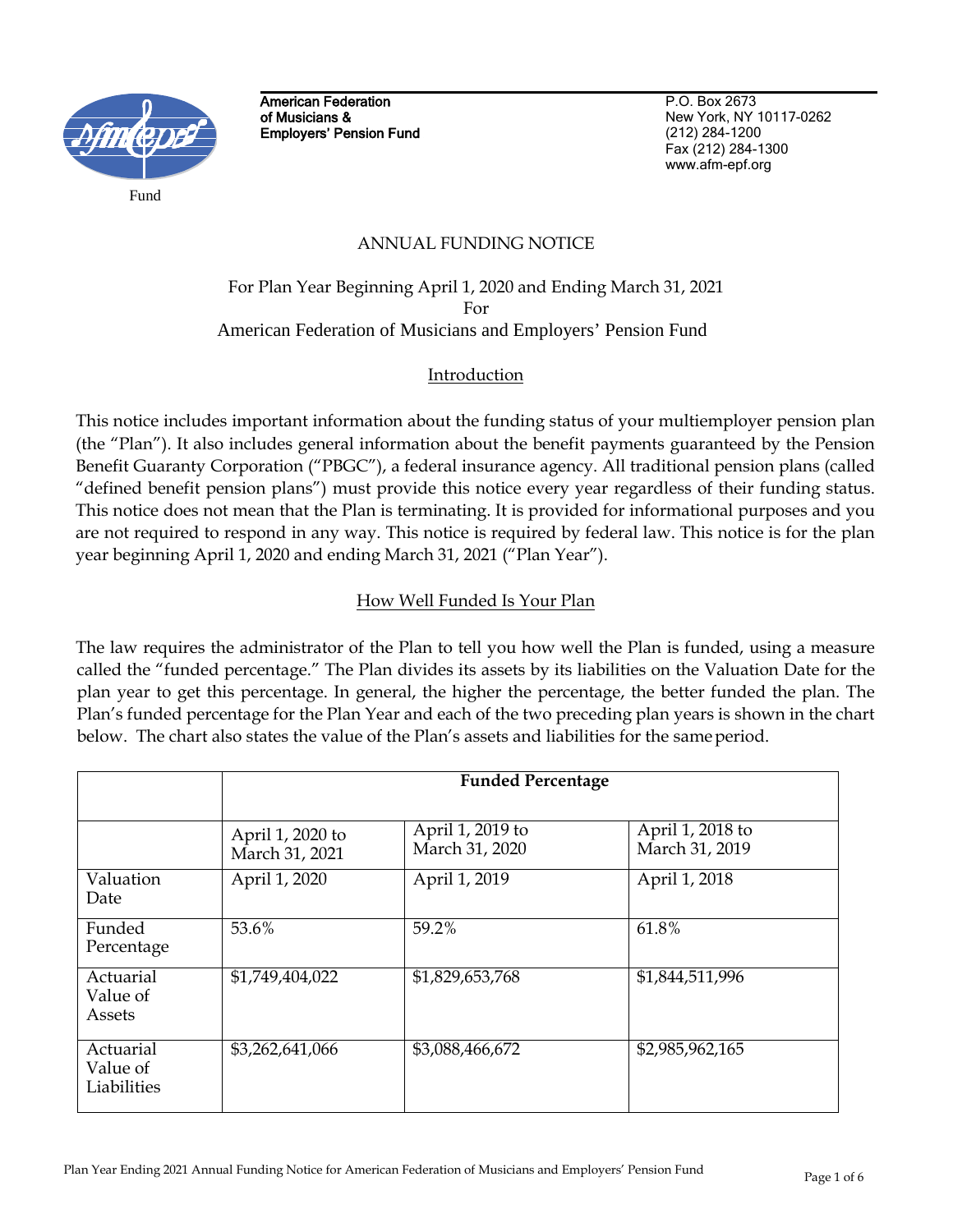## Year-End Fair Market Value of Assets

The asset values in the chart above are measured as of the Valuation Date. They also are "actuarial values." Actuarial values differ from market values in that they do not fluctuate daily based on changes in the stock or other markets. Actuarial values smooth out those fluctuations and can allow for more predictable levels of future contributions. Despite the fluctuations, market values tend to show a clearer picture of a plan's funded status at a given point in time. The asset values in the chart below are market values and are measured on the last day of the Plan Year. The chart also includes the year-end market value of the Plan's assets for each of the two preceding plan years.

|                                               | March 31, 2021 | March 31, 2020  | March 31, 2019  |
|-----------------------------------------------|----------------|-----------------|-----------------|
| Fair Market Value of Assets   \$1,953,112,408 |                | \$1,557,738,928 | \$1,803,484,119 |

#### Endangered, Critical, or Critical and Declining Status

Under federal pension law, a plan generally is in "endangered" status if its funded percentage is less than 80 percent. A plan is in "critical" status if the funded percentage is less than 65 percent (other factors may also apply). A plan is in "critical and declining" status if it is in critical status and is projected to become insolvent (run out of money to pay benefits) within 15 years (or within 20 years if a special rule applies). If a pension plan enters endangered status, the trustees of the plan are required to adopt a funding improvement plan. Similarly, if a pension plan enters critical status or critical and declining status, the trustees of the plan are required to adopt a rehabilitation plan. Funding improvement and rehabilitation plans establish steps and benchmarks for pension plans to improve their funding status over a specified period of time. The plan sponsor of a plan in critical and declining status may apply for approval to amend the plan to reduce current and future payment obligations to participants and beneficiaries.

The Plan was in "critical and declining" status in the Plan Year ending March 31, 2021 because the Plan's actuary determined that (i) the Plan was projected to become insolvent during the Plan year ending March 31, 2035 (ii) the Plan was in critical status last year and, over the next nine years, it is projected to have an accumulated funding deficiency for the Plan year ending March 31, 2021 and (iii) the sum of the Plan's normal cost and interest on the unfunded benefits for the current Plan year exceeds the present value of all expected contributions forthe year, the present value of vested benefits of inactive participants is greaterthan the present value of vested benefits of active participants and over the next four plan years, the Plan is projected to have an accumulated funding deficiency in the Plan year noted above. Insolvency would result in benefit reductions. In an effort to improve the Plan's funding situation, the Plan's Board of Trustees ("Board") adopted its initial rehabilitation plan (the "Rehabilitation Plan") on April 15, 2010, which was intended to help the Plan improve its funded status through various benefit reductions and, generally, a 9% increase in the rate of employer contributions. The Rehabilitation Plan originally employed reasonable measures to enable the Plan to emerge from critical status at a later date than the 10-year rehabilitation period. As the Plan is currently not projected to emerge from critical status (either during the 10-year rehabilitation period that began April 1, 2013 or otherwise), the Rehabilitation Plan was restated in 2016 to employ reasonable measures to forestall insolvency and it does not have a definite term. The Rehabilitation Plan was further updated in 2018 to require an additional 10% increase in the rate of contributions in collective bargaining agreements, or extensions thereof, that expire on or after August 1, 2018 and after the bargaining parties received notice of the update. The additional 10% in the rate of contributions will not be used to calculate any participant's benefits under the Plan, but will be used solely to improve the financial health of the Plan. The Trustees have taken the following legally permitted actions to prevent insolvency: reducing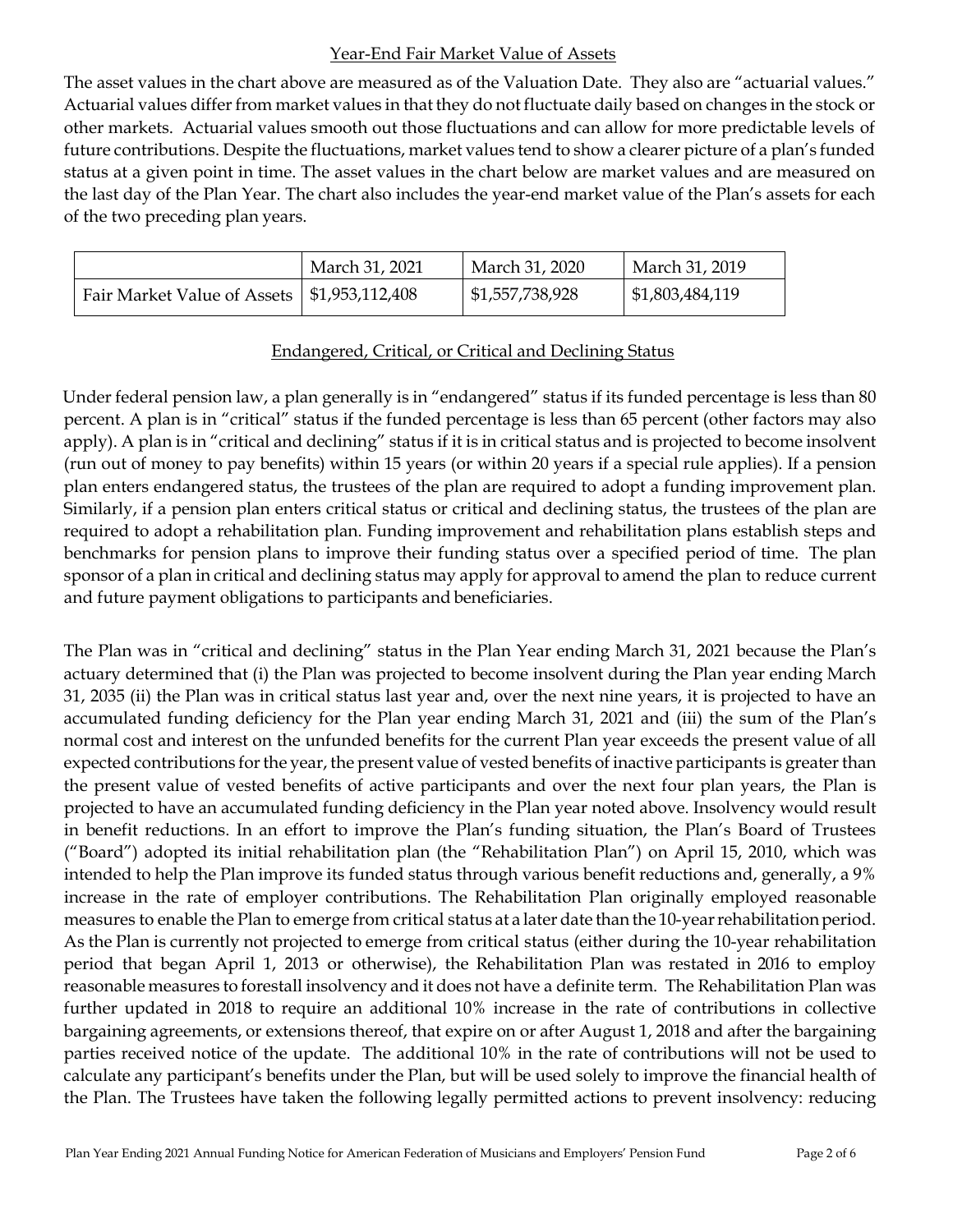benefits, changes in investment advisors and managers, modifying its investment asset allocation, increasing contributions, reducing administrative expenses and advocating for a legislative solution. You may obtain a copy of the Plan's Rehabilitation Plan Effective June 27, 2016, the June 2018 Update to the Rehabilitation Plan and the actuarial and financial data that demonstrate any action taken by the Plan toward fiscal improvement.

You may get this information by contacting the Fund Office at 1-800-833-8065 (extension 1311) or through the "ContactUs" link on the Plan's website (www.afm-epf.org). Copies of the following are available by written request to the Fund Office and can also be accessed on the Plan's website:

- Rehabilitation Plan Effective June 27, 2016 which is available on the website at [www.afm-epf.org/RehabPlan.aspx](http://www.afm-epf.org/RehabPlan.aspx)
- Update to the Rehabilitation Plan June 2018 which is available on the website at [www.afm-epf.org/RehabUpdate2018.aspx](http://www.afm-epf.org/RehabUpdate2018.aspx)

Since the Plan remains in critical and declining status for the Plan year ending March 31, 2022, a separate notification of that status has been provided in this mailing.

# Participant Information

The total number of participants and beneficiaries covered by the Plan on the valuation date was 52,008. Of this number, 20,402 were current employees, 17,527 were retired and receiving benefits, and 14,079 were retired or no longer working for the employer and have a right to future benefits.

# Funding & Investment Policies

Every pension plan must have a procedure to establish a funding policy for plan objectives. A funding policy relates to how much money is needed to pay promised benefits. The funding policy of the Plan is to fund it in accordance with the updated Rehabilitation Plan.

Pension plans also have investment policies. These generally are written guidelines or general instructions for making investment management decisions. In brief summary, for the Plan Year ended March 31, 2021, the investment policy of the Plan was to maximize investment returns within prudent levels of risk through portfolio diversification across different classes of assets and a variety of asset management styles. The Plan has retained an outsourced chief investment officer ("OCIO"), who is charged with the responsibility of selecting and monitoring professional investment managers and/or commingled vehicles and of allocating the assets of the Plan among those investment managers and vehicles, within established parameters. These established asset allocation parameters seek to achieve the stated investment objectives and to control risk. The Trustees also establish performance benchmarks and guidelines for the OCIO, specifying acceptable and/or prohibited investments, limits on asset and asset class exposures, risk constraints and investment return objectives. The OCIO does the same for the investment managers and commingled funds. The Board regularly monitors the performance of the OCIO, as well as its compliance with the investment policy.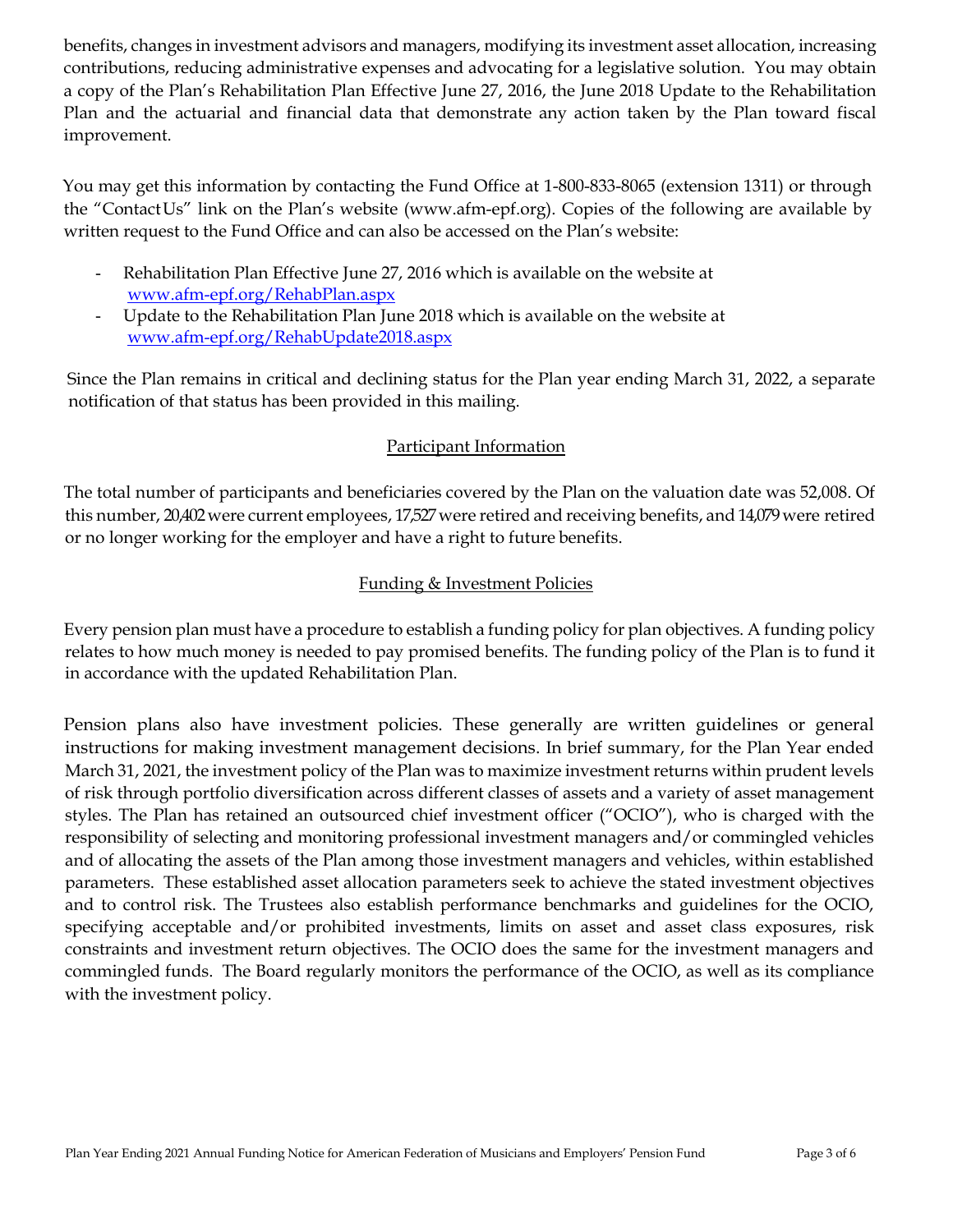Under the Plan's investment policy, the Plan's assets were allocated among the following categories of investments, as of the end of the Plan Year. These allocations are percentages of total assets:

| <b>Asset Allocations</b> |                                                                              | Percentage |
|--------------------------|------------------------------------------------------------------------------|------------|
| 1.                       | Cash (Interest bearing and non-interest bearing)                             | 0.39%      |
| 2.                       | U.S. Government securities                                                   | 1.38%      |
| 3.                       | Corporate debt instruments (other than employer securities):                 |            |
|                          | Preferred                                                                    | 0.51%      |
|                          | Common                                                                       | 0.98%      |
| 4.                       | Corporate stocks (other than employer securities):                           |            |
|                          | Preferred                                                                    | 0.02%      |
|                          | Common                                                                       | 13.52%     |
| 5.                       | Partnership/joint venture interests                                          | 42.69%     |
| 6.                       | Real estate (other than employer real property)                              |            |
| 7.                       | Loans (other than to participants)                                           |            |
| 8.                       | Participant loans                                                            |            |
| 9.                       | Value of interest in common/collective trusts                                | 33.71%     |
| 10.                      | Value of interest in pooled separate accounts                                |            |
| 11.                      | Value of interest in 103-12 investment entities                              |            |
| 12.                      | Value of interest in registered investment companies (e.g., mutual funds)    | 6.79%      |
| 13.                      | Value of funds held in insurance co. general account (unallocated contracts) |            |
| 14.                      | Employer-related investments:                                                |            |
|                          | <b>Employer Securities</b>                                                   |            |
|                          | Employer real property                                                       |            |
| 15.                      | Buildings and other property used in plan operation                          | 0.01%      |
| 16.                      | Other                                                                        |            |
|                          |                                                                              |            |

For information about the Plan's investment in the following type of investment – common/collective trusts and registered investment companies (e.g., mutualfunds) contact American Federation of Musicians and Employers' Pension Fund by phone at 1-800-833-8065 (extension 1311), by email through the "Contact Us" link on the Plan's web site (www.afm-epf.org) or by mail to 14 Penn Plaza, 12th Floor, P.O. Box 2673, New York, New York 10117-0262.

## Right to Request a Copy of the Annual Report

Pension plans must file annual reports with the US Department of Labor. The report is called the "Form 5500." These reports contain financial and other information. You may obtain an electronic copy of your Plan's annual report by going to [www.efast.dol.gov](http://www.efast.dol.gov/) and using the search tool. Annual reports also are available from the US Department of Labor, Employee Benefits Security Administration's Public Disclosure Room at 200 Constitution Avenue, NW, Room N1513, Washington, DC 20210, or by calling 202.693.8673. The annual report is also on the Plan's website at [https://afm-epf.org/StayInformed/Form5500.aspx.](https://afm-epf.org/StayInformed/Form5500.aspx) Or you may obtain a copy of the Plan's annual report by making a written request to the plan administrator. Annual reports do not contain personal information, such as the amount of your accrued benefit. You may contact your plan administrator if you want information about your accrued benefits. Your plan administrator is identified below under "Where to Get More Information."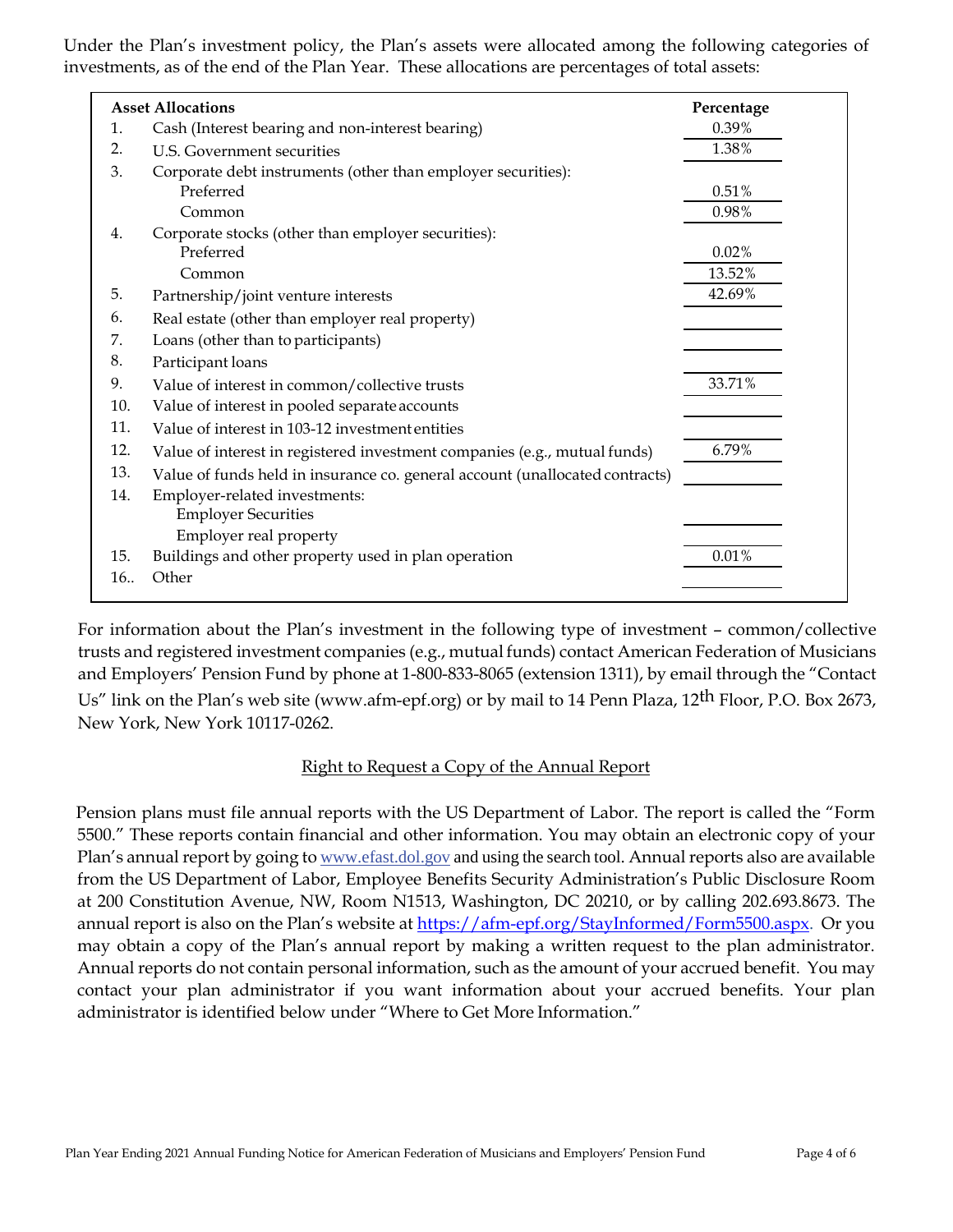#### Summary of Rules Governing Insolvent Plans

Federal law has a number of special rules that apply to financially troubled multiemployer plans that become insolvent, either as ongoing plans or plans terminated by mass withdrawal.

The plan administrator is required by law to include a summary of these rules in the annual funding notice. A plan is insolvent for a plan year if its available financial resources are not sufficient to pay benefits when due for that plan year. An insolvent plan must reduce benefit payments to the highest level that can be paid from the plan's available resources. If such resources are not enough to pay benefits at the level specified by law (see Benefit Payments Guaranteed by the PBGC, below), the plan must apply to the PBGC for financial assistance. The PBGC will loan the plan the amount necessary to pay benefits at the guaranteed level. Reduced benefits may be restored if the plan's financial condition improves.

A plan that becomes insolvent must provide prompt notice of its status to participants and beneficiaries, contributing employers, labor unions representing participants, and the PBGC. In addition, participants and beneficiaries also must receive information regarding whether, and how, their benefits will be reduced or affected, including loss of a lump sum option, if any.

## Benefit Payments Guaranteed by the PBGC

The maximum benefit that the PBGC guarantees is set by law. Only benefits that you have earned a right to receive and that cannot be forfeited (called vested benefits) are guaranteed. There are separate insurance programs with different benefit guarantees and other provisions for single-employer plans and multiemployer plans. Your Plan is covered by the PBGC's multiemployer program. Specifically, the PBGC guarantees a monthly benefit payment equal to 100 percent of the first \$11 of the Plan's monthly benefit accrual rate, plus 75 percent of the next \$33 of the accrual rate, times each year of credited service. The PBGC's maximum guarantee, therefore, is \$35.75 per month times a participant's years of credited service.

*Example 1*: If a participant with 10 years of credited service has an accrued monthly benefit of \$600, the accrual rate for purposes of determining the PBGC guarantee would be determined by dividing the monthly benefit by the participant's years of service (\$600/10), which equals \$60. The guaranteedamount for a \$60 monthly accrual rate is equal to the sum of \$11 plus \$24.75 (.75  $\times$  \$33), or \$35.75. Thus, the participant's guaranteed monthly benefit is \$357.50 (\$35.75  $\times$  10).

*Example 2*: If the participant in Example 1 has an accrued monthly benefit of \$200, the accrual rate for purposes of determining the guarantee would be \$20 (or \$200/10). The guaranteed amount for a \$20 monthly accrual rate is equal to the sum of \$11 plus \$6.75 (.75 x \$9), or \$17.75. Thus, the participant's guaranteed monthly benefit would be \$177.50 (\$17.75 x 10).

The PBGC guarantees pension benefits payable at normal retirement age and some early retirement benefits. In addition, the PBGC guarantees qualified preretirement survivor benefits (which are preretirement death benefits payable to the surviving spouse of a participant who dies before starting to receive benefit payments). In calculating a person's monthly payment, the PBGC will disregard any benefit increases that were made under a plan within 60 months before the earlier of the plan's termination or insolvency (or benefits that were in effect for less than 60 months at the time of termination or insolvency). Similarly, the PBGC does not guarantee benefits above the normal retirement benefit, disability benefits not in pay status, or non-pension benefits, such as health insurance, life insurance, death benefits, vacation pay, or severance pay.